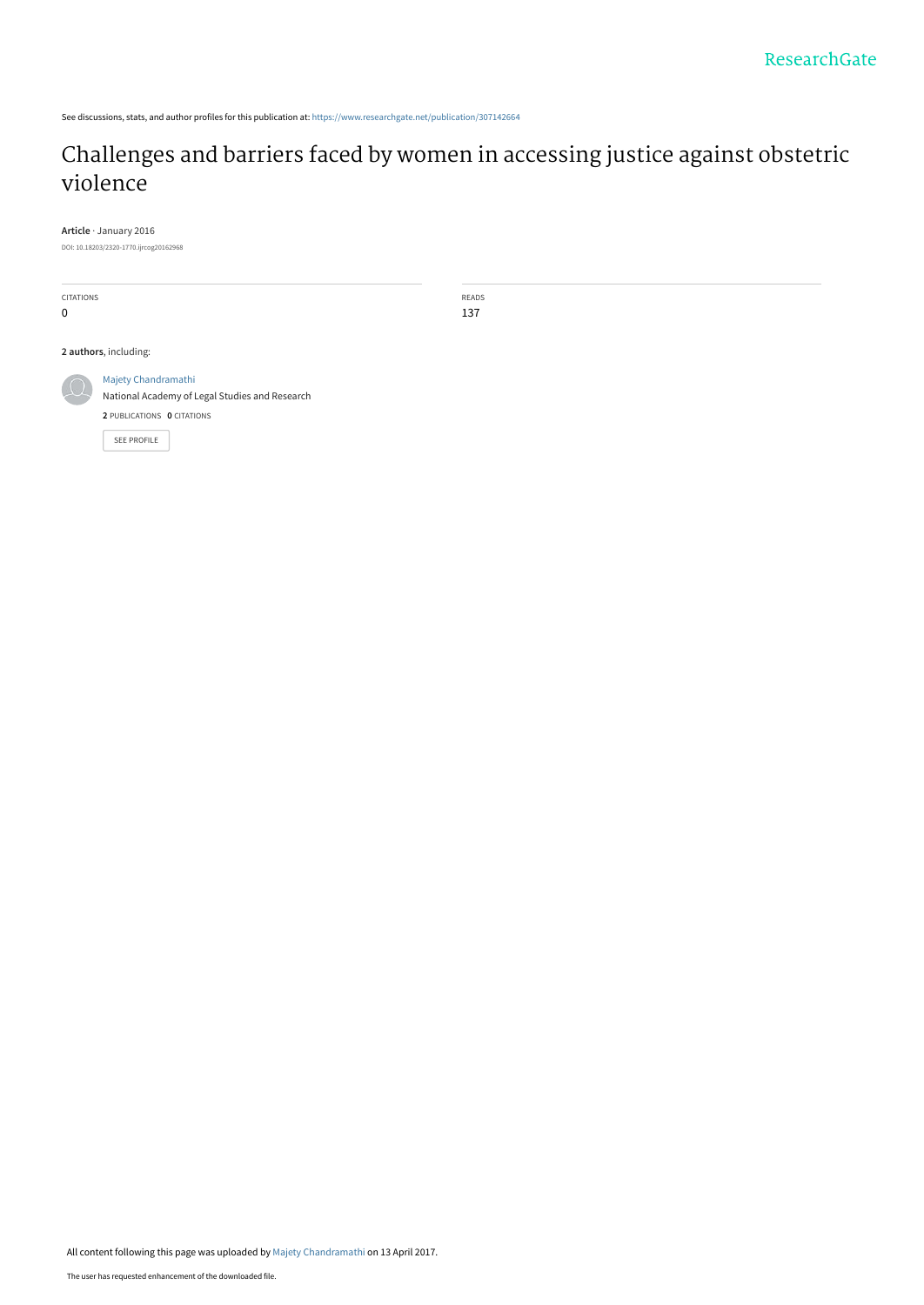DOI: http://dx.doi.org/10.18203/2320-1770.ijrcog20160001

## **Review Article**

## **Challenges and barriers faced by women in accessing justice against obstetric violence**

**Chandramathi Majety<sup>1</sup> \*, Sravani Bejugam<sup>2</sup>**

1 Symbiosis Law School, Hyderabad, India <sup>2</sup>Sri Chaitanya Junior College, Marredpally Branch, Secunderabad, Telangana, India

**Received:** 06 July 2016 **Revised:** 06 August 2016 **Accepted:** 10 August 2016

**\*Correspondence:** Dr. Chandramathi Majety, E-mail: chandra.543@rediffmail.com

**Copyright:** © the author(s), publisher and licensee Medip Academy. This is an open-access article distributed under the terms of the Creative Commons Attribution Non-Commercial License, which permits unrestricted non-commercial use, distribution, and reproduction in any medium, provided the original work is properly cited.

## **ABSTRACT**

**Background:** The progress of any nation exclusively depends on the societal status of women. Just about one half of the global population comprise of women. Women have always been sufferers of abuse by male dominated society. Men require being oriented about their sense of duty towards women and women wishes to be empowered. The position remains the same everywhere. In a country like India woman is worshipped as goddess and on the other hand she is being subjected to oppression, suppression, exploitation and ill-treated by the male dominated society. The United Nations report states that "woman constitutes half of the world population, perform nearly 2/3 of works hours, receive one tenth of the world"s income and own less than one-hundredth percent of the world"s property." There are many probable retort to the problem of violence against women and a range of legal doctrines in which violent behavior come into sight as an issue. A wholesome legal response to crime against women might require a significantly restructured legal framework with a new approach solely for the rationale of dealing with violence against women in all its forms. "Obstetric violence" refers to acts categorized as physically or psychologically violent in the process of child birth. Obstetric care submits to the most basic maternal care. It deals itself with the concern of a woman during pregnancy, childbirth and the post-partum blues. This also involves providing information regarding the pregnancy, child birth and post-partum blues. Indian Public Health Standards guides "emergency obstetric care" as an essential service at every government health care center. Most of the findings have decorated the situation of obstetric care in the government health facilities to be of very poor quality and the major concern of maternal mortality. Legal intervention must ensure women"s reproductive rights for better implementation and monitoring of schemes and to push the government to consider reproductive rights as a part of human rights in its realization.

**Keywords:** Woman, Obstetric violence, Child birth, Legal intervention

#### **INTRODUCTION**

In Ancient India women had a high place of respect in the society as mentioned in Rig Veda and other scriptures. Many grammarians like Patanjali and Katyayana have suggested that women were educated in the early Vedic period; volumes can be written about the status of women and their heroic deeds. Owing to social, economic and political changes, the status of women has undergone changes.<sup>1</sup> From 500 B.C., women's status began to decline.<sup>2</sup> Women in India faced confinement and limitations.<sup>3</sup> Child marriages have come into vogue during the sixth century onwards. Many wicked and customs and traditions have stepped in which women were enslaved and tied to the boundaries of the house.<sup>4</sup>

The position of Indian Women further deteriorated in the medieval period.<sup>5</sup> Child marriages and ban of widow remarriages became prevalent amongst many communities in India during this period. The purdah system was introduced in India by the Muslim rulers. Rajputs of Rajasthan practiced Jauhar. Devadasis were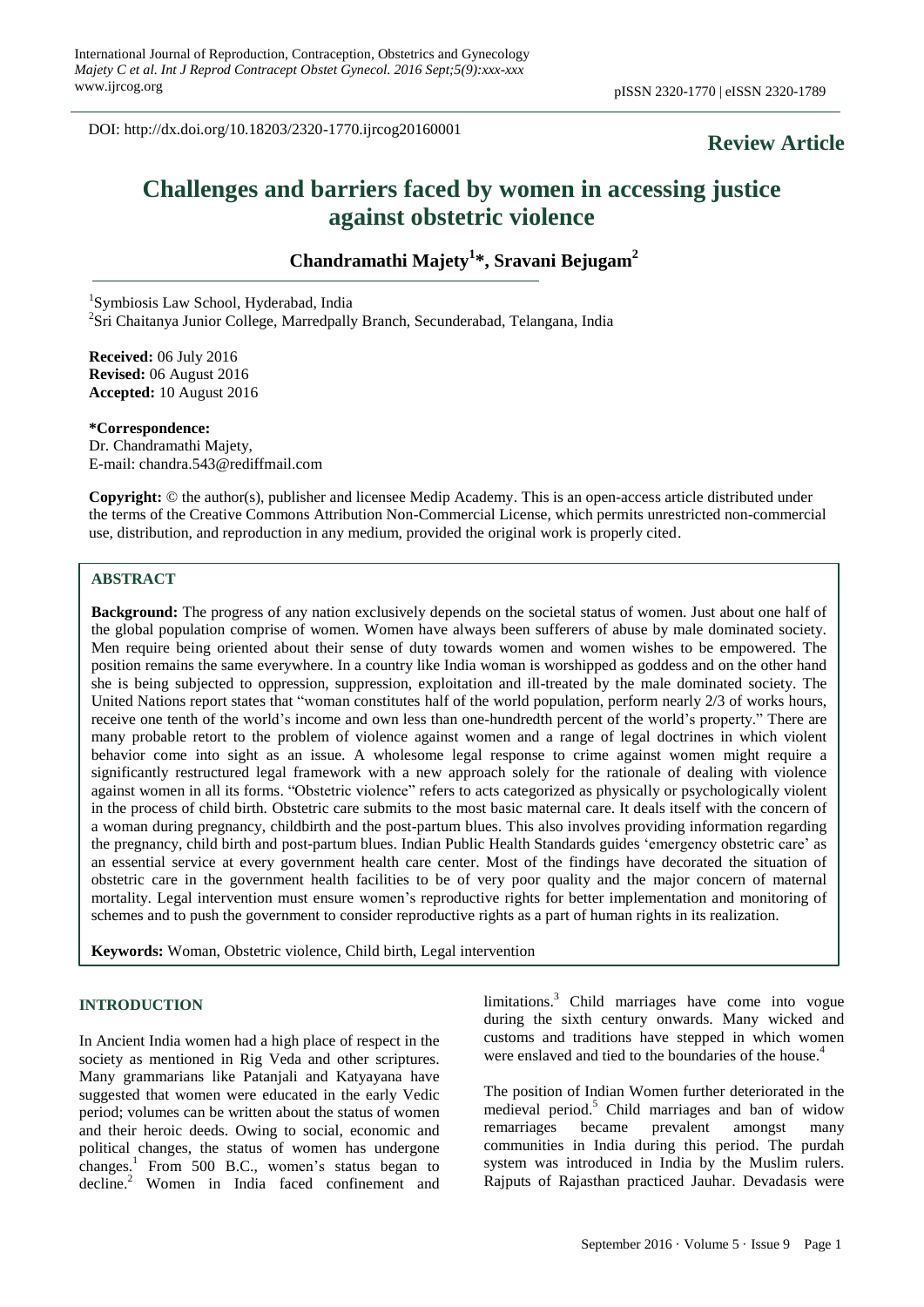sexually exploited in certain parts of India. Polygamy amongst Hindus was prevalent. Muslim families, women were restricted to Zenana areas of the house. In spite of these practices women became prominent in the field of politics, literature, education and religion.

The movement to secure equal rights to women has developed historically along four fronts:

- Political
- Social
- Economical
- Educational

Of all these the most important is the economic sphere. The level of economic equality and independence are the real indicators to measure the status of women in any given society.

## *Violence against women*

Indian women through the centuries continue to linger subjugated and oppressed for the reason that society believed in the orthodox beliefs for the brunt of violence which could be domestic, public, physical, emotional and mental. Gender based violence against women are a worldwide phenomenon. There are various forms of violence against women. Sometimes it is before birth and sometimes in the adulthood and other phases of life.

## *The UN declaration on the elimination of violence against women state that*

"Violence against women is a manifestation of historically unequal power relations between men and women" and that "violence against women is one of the crucial social mechanisms by which women are forced into a subordinated position compared with men".<sup>6</sup>

The United Nations concerned since the organization"s founding on the subject of the advancement of women"s rights. Yet the disturbing global magnitude of female targeted violence was not openly acknowledged by the international community until December 1993, when the United Nations general assembly adopted the declaration on the elimination of violence against women. The core document of Beijing conference, the governments declared that "violence against women constitutes a violation of basic human rights and is an obstacle to the achievements of the objective to equality, development and peace.

The world community curved its attention to the violence and lack of respect that many women suffer during facility based child birth. In 2014, the WHO released a statement on the issue, approved by more than 80 civil society and health professional organizations worldwide.<sup>7</sup> The statement concede to a growing body of research that shows pervasive patterns of women's ill-treatment during labour and delivery-bodily and labour abuse, overlook and rejection, humiliation and punishment, coerced and forced care in an array of health facilities from basic rural wellbeing centres to tertiary care hospitals. Moreover, the proclamation characterizes this ill-treatment as a human rights violation. It affirms: "Every woman has the right to the highest attainable standard of health, which includes the right to dignified, respectful health care throughout pregnancy and child birth". The WHO declaration and the strong backing mark a vital turn in world maternal rights advocacy. It is a turn from the general health world of systems and resources in thwarting mortality to the close clinical setting of patient and provide in ensuring courteous care. Attention on women"s experiences of abuse and disrespect during facility-based childbirth opens new opportunities for maternal rights advocacy, including an commitment with bioethics and childbirth, but because it has to be inclined to focus on micro-ethical divergence within patient-provider relations and the utilization of new technology in clinical settings, it was of modest significance to human rights in safe motherhood, which was conventionally anxious with public health policies and programmes to reduce maternal death.<sup>8</sup> The move of maternal rights advocacy into the scientific and clinical setting creates an opportunity to link bioethics and human rights in multiple ways.

## *Obstetric violence*

"Obstetric violence" to speak on, deals with those acts which are classified as physically or psychologically violent in the context of labour and birth. Birth takes place in progressively more medicalized environment in developed and developing countries with plentiful surgical interventions that women are sometimes forced to accept or sometimes they are done even without her consent. Birthing using medicalized practices and intrusions such as caesarean sections, episiotomies and hormonal birth induction, these practices must be restricted to those cases where there is imminent danger or threat to life of the baby or the mother, are all the time more which is being used during births which are otherwise to take place naturally. The present day scholars and Human Rights advocates consider this as a violent act against woman and her child.

Obstetric violence also involves unfounded use of instruments and movements that are predictable as risky and can lead to mortality of the mother and baby, or whose advantages and the risks have not been adequately looked at use of forceps, Kristeller maneuver, vacuum extraction.<sup>9,10</sup> The WHO had warned that the tremendous increase in unnecessary surgeries is jeopardizing women"s health and the caesarean sections have reached increased proportions in many countries and influence of financial incentives for the doctors and hospitals too cannot be ruled out sometimes. $\overline{11}$  Concerning episiotomies, WHO has put in the picture that they might carry a greater risk of getting infected, and can cause a higher blood loss too and to limit the use of episiotomy to strict indications has a number of advantages: $12$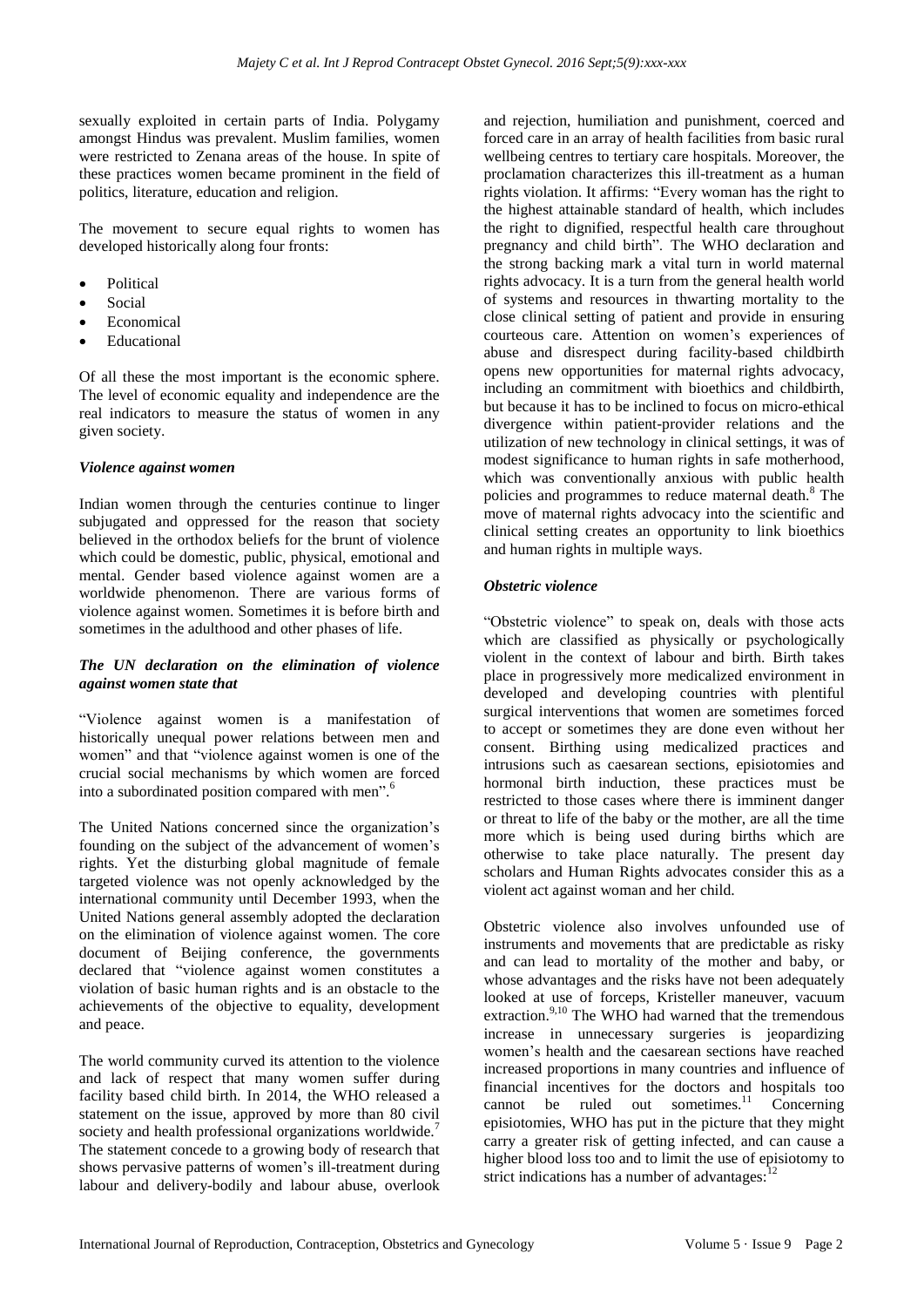- Less posterior perineal trauma
- Less need for suturing
- Fewer complications.

England"s National Health Service enlightens that episiotomies are likely to cause pain and suffering and discomfort for the woman for many months after the child birth, American Congress of obstetricians and gynecologists also recommends a restriction on their  $\frac{13,14}{11}$ 

The World Health Organisation stated that "in giving normal birth, there must be a valid reason to interfere with the natural process. The endeavour of care is to achieve a healthy mother and child with the least possible medical intervention compatible with the safety.<sup>15</sup> According to the WHO, practices that must be stopped in normal labour are:

- Shaving the pubic hair
- Giving an enema to empty the bowels
- Electronic fetal monitoring
- Not letting the woman to eat or drink
- Telling the women to hold her breath and push during the second stage of labour (instead to leave it to her own way)
- Stretching and interfering with the entrance to the vagina when the baby is being born
- Episiotomy
- Taking the baby away from its mother at birth
- Getting the woman to lie down on her back during labour /or delivery

## *Human rights in facility-based child birth*

1987 onwards, the safe motherhood initiative brought attention to the gross global imbalance of maternal death. <sup>16</sup> The scheme reframed the subject from one of human tragedy to human failure by emphasizing the most maternal deaths could be prevented by ensuring access to skilful birth attendance and emergency obstetric care, both time and again addressed by encouraging women to deliver in health facilities. In mid-1990, this human failure brought significant changes as a human rights violation. It was widely attributed that under International Law, women can boast to have an enforceable right to survive pregnancy and childbirth. Human rights in safe motherhood drove an innovative age of advocacy.<sup>17</sup> The UN Human Rights council has issued notable declaration on maternal mortality and human rights.<sup>18</sup> Reproductive justice advocates can litigate the cases under regional and UN human rights agreement in efforts to enforce these rights. $^{19}$ 

For the first time in 2011, under human rights treaty body held a nation accountable under International Law for an avertable maternal death. The case, Alyne da Silva Pimental Yeieira V. Brazil, concerned a Brazilian woman of African descent who died as result of obstetric

difficulty while seeking care in multiple health facilities.<sup>20</sup> The United Nations Committee on the elimination of discrimination against women, measured the case, found that Brazil failed to make sure that proper services in "connection with pregnancy, confinement and the post natal period" in violation of the rights to health, life, and non-discrimination.<sup>21</sup> The case is significant because of its broad definition of quality of care. The human rights violation involved more than technical breaches of clinical standards. The United Nations Committee on elimination of discrimination against women focused on the negligence and discrimination that differentiate the experience of Afro-Brazilian women in seeking facility based maternity care. The committee also highlighted the humiliation of being forced to travel from one hospital to another hospital in search of facility care and finally was left to die unattended in a provisional area of a hospital hallway. This case reflects a vital shift in maternal rights advocacy. Global Investigation on abuse and disrespect in facility based child birth has risen in the recent years, instructing a widespread phenomenon. Women still continue to die in child birth because of low facilities during labour and delivery, or for the reason that they are driven away from facility based delivery for fear of mistreatment.<sup>22</sup> Concentration in advocacy has shifted beyond a certain facility delivery to ensuring its quality of care, and to a beginning of quality beyond technical and clinical competence to respectful and humane treatment. Such anxiety is neither new nor novel, at least for the countries which have longer histories of facility based birth. Now the global movement intensified the use of International Human Rights Law to advocate for a transformation.

## *The 2011 charter on respectful maternity care*

White Ribbon Alliance, a global network of maternal health advocates;<sup>23</sup> drafted The Universal rights of childbearing women and the charter seek out to make superior the concept of safe motherhood ahead of the prevention of death and disability, and the human rights scrutiny beyond a right of access to health services. In mentioning about the right to health, the Charter lays emphasis on dimensions of respect, dignity, noncoercion, and non-discrimination in health care delivery.

Assertion of the Universal Rights of Childbearing, Women Human rights are fundamental entitlements due to all people, recognized by societies and governments and enshrined in international declarations and conventions. Till date, no universal charter or instrument specifically demarcate how human rights are implicated in the childbearing process or affirms their application to childbearing women as basic, inalienable human rights. This Charter intends to address the issue of abuse and disrespect among women looking for maternity care and make available a platform for progress and expansion by raising awareness of childbearing of women inclusion in the guarantees of human rights recognized in, Internationally adopted United Nations and other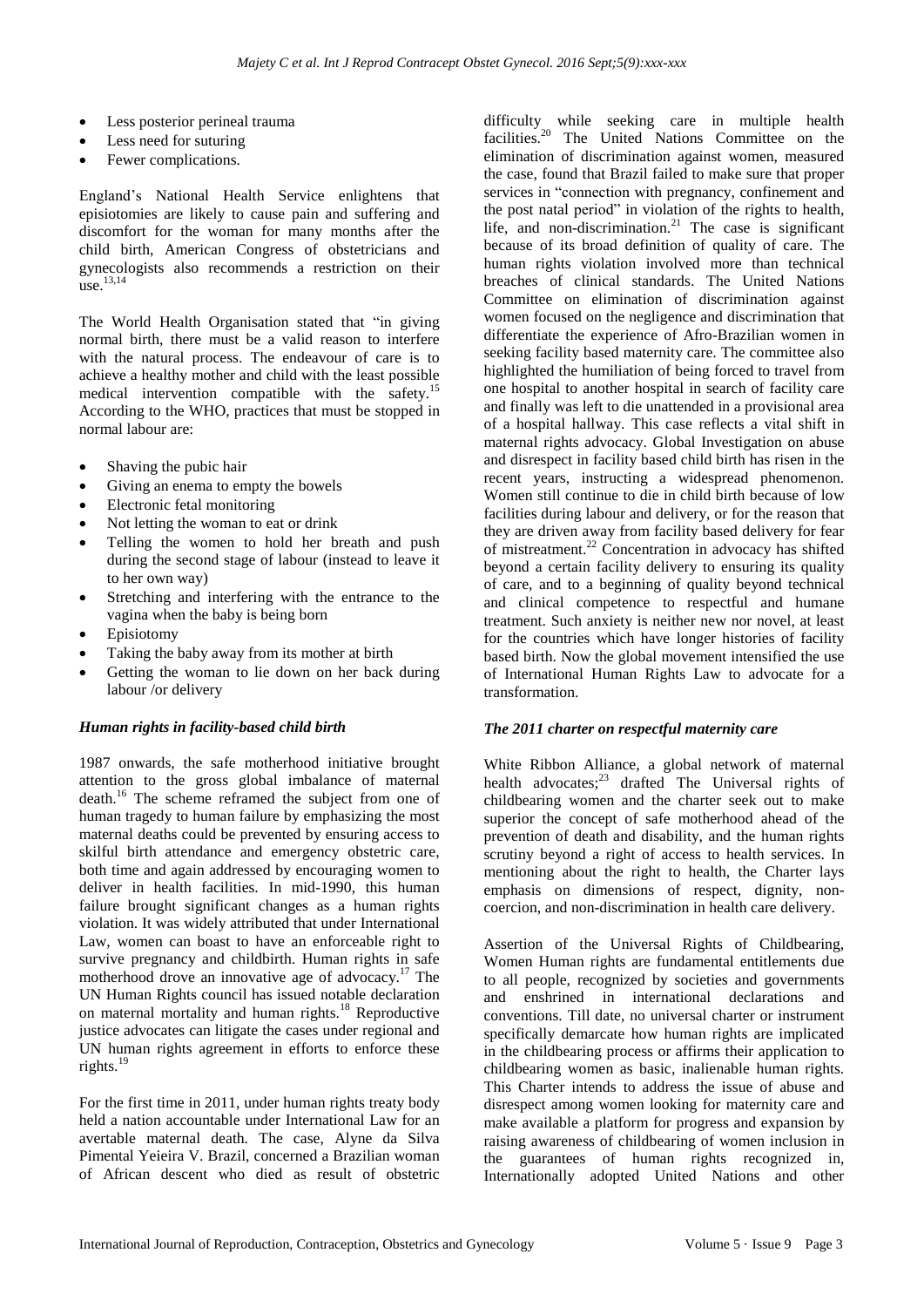multinational declarations, conventions, and covenants; Maternity related care. Human rights society standards; privilege to high‐quality maternity care with international guidelines Providing a basis for holding the maternal care system and communities responsible to these rights.

## *Obstetric violence in India*

Obstetric violence, the mistreatment of pregnant women by health workers and doctors is shamefully common in the Indian medical system though it is rarely spoken about. Ironically in India violation of reproductive rights is not yet considered a human rights issue. In the Balia"s case, the National Human Rights Commission (NHRC) has taken a suo motu action and issued notices to the state government and concerned officials. Obstetric Violence is not limited to villages or towns, it happens in urban cities as well. One intern jolted up a storm when he blogged in December 2013 that "in an Indian government hospital a woman giving birth to a child is not a unit less than suffering third degree torture in jails. Pregnant women are beaten like anything and, worst of all, the doctors feel it's completely justified. Medicines like Buscopan and Drotaverine are administered to speed up the labour and unwanted episiotomies with accompanying fundal pressure manoeuvres leaves the woman perplexed.

In one shocking incident nurses in a hospital in Delhi threatened to slap a pregnant woman if she screamed during labour and handed her the unwashed body of her still born baby in a plastic bag. The HRLN-the human rights law network filed a case in the Delhi High Court, which ordered the government to pay rs. 10,000 to the mother as an interim measure and posted it for the next hearing in January 2016.

In India, "the baby friendly hospital initiative is well known, but it is weird that our system never gave serious consideration in making the health centres motherfriendly. There is a per phrase "skilled birth attendance" that getting woman give birth in hospitals instead of homes satisfies the "skilled birth attendance" recommendation of the World Health Organisation. But then, does that mean that the support woman becomes skilled in the clinical aspect? The answer is No; skills like compassion and humanity are consistently essential and painfully lacking in our hospitals.

Obstetric violence in India seems par for the course with very few people questioning common birthing practices. Which are:

- Physical exam
- Medication to induce labour
- Labour positions
- C-sections
- Stitches, stitches and more stitches
- Formula feeding

HRLN, a collective of lawyers and social activists, has filed 150 cases in 14 states regarding violation of reproductive rights. "The health sector has had massive budget cuts at the central level and under-spending at the state level, which has led to a shrinking of the public health sector and perennial shortage of doctors and health personnel. There is also a prevalent attitudinal problem towards the poor, but it is wrong to fix the blame at the lower level of health providers such as nurses and ward attendants.

Schemes like the Janani Suraksha Yojana, which pays pregnant women to give birth in health facilities and health workers for bringing them in, have pushed up institutional deliveries from 40% to about 80%. However, this gush in institutional deliveries - targeted as a means of reducing maternal mortality - has not seen a proportionate increase in investment by the Government in public health facilities. This often means shortage of staff and poorly trained personnel.

Abuse by health workers in maternity care is not exceptional to India. Little wonder that the World Health Organisation (WHO) found it necessary to issue a proclamation on preventing and eliminating disrespect and abuse during childbirth. "Public health personnel necessitate seeing the delivery of care as their duty and a patient's right. In their training, there must be sensitizing about gender and imparting of soft skills –like to engage with patients, but incidentally and sad to note that there is no training of that kind said Dr Sandhya.<sup>24</sup> "The terms of abuse used against pregnant women are shockingly similar across the world. It may possibly be something to do with how we view reproduction and women." The high court of Madhya Pradesh has passed a landmark judgment in a case, recognizing that a woman"s right to survive pregnancy and child birth is a fundamental right protected under Article 21 of the Indian Constitution.<sup>2</sup>

## **CONCLUSION**

Challenges are vast and frequent and calls for immediate action and in assessing the current state of the world"s women maternal mortality is clear that we have made grossly insufficient progress in addressing one of the most persistent and dangerous forms of violence. It is incumbent upon governments, citizens, armies, police, families, medical centres, neighbours, educators, and organizations, among others, to intensify efforts to establish accountability for the obstetric violence directed against half the world"s population. The International Organisations like United Nations, countries, and donors must invest far more resources and energy into tackling this loathsome botheration. International and domestic laws intended to protect women against obstetric assault must be enforced and governments held accountable for their failures to protect, investigate, and prosecute violence committed against their citizens or on their territory, including the state agents.